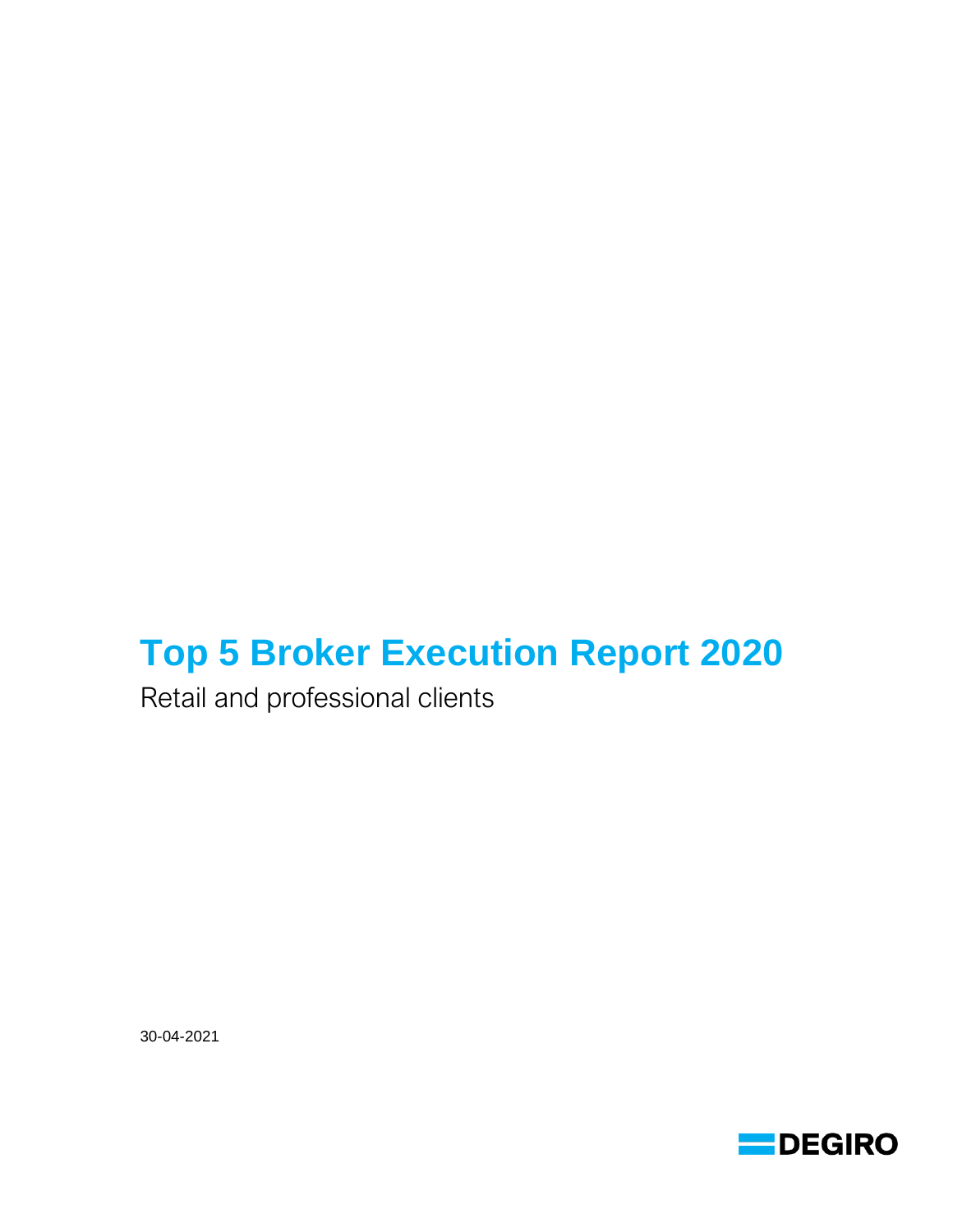# Contents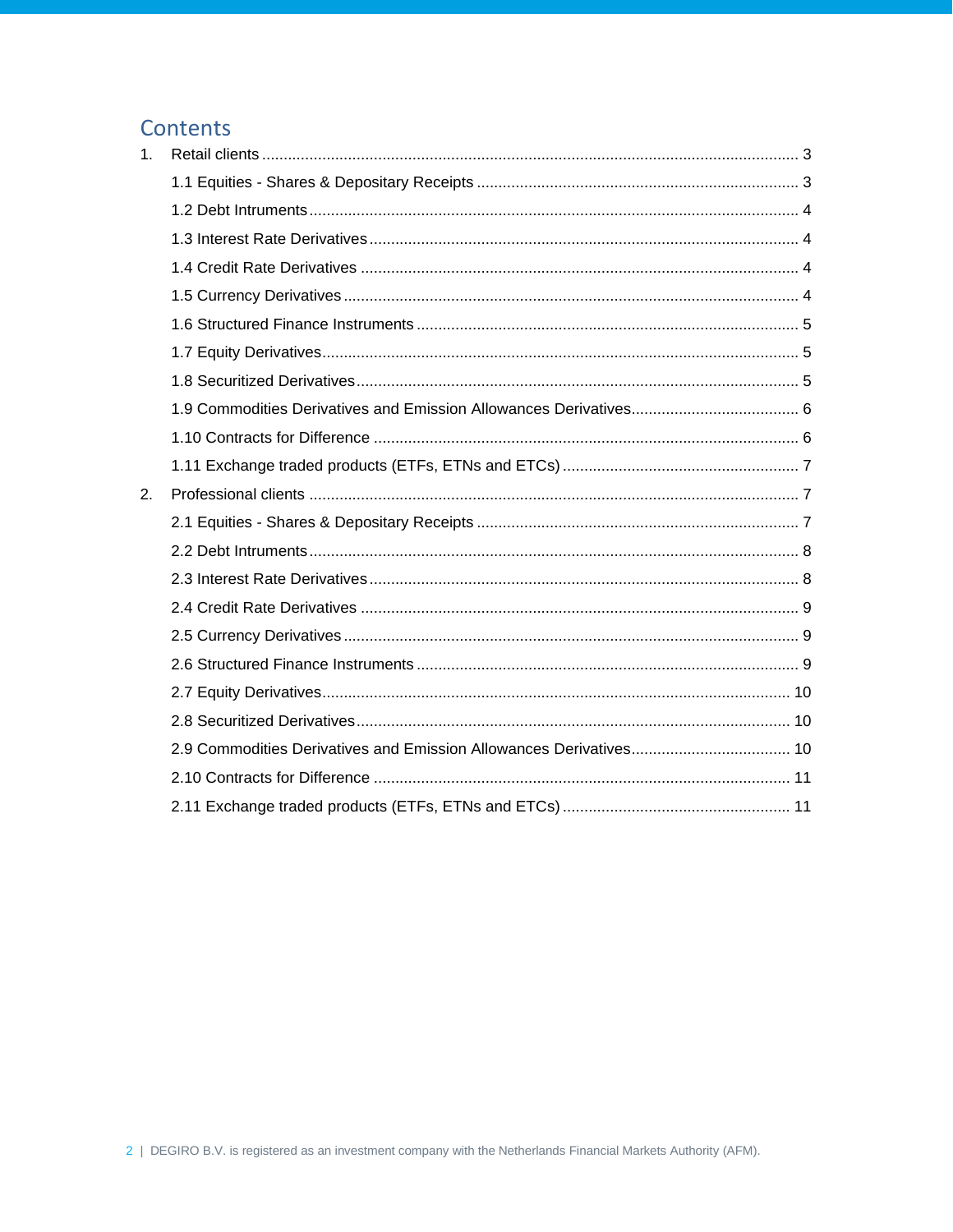# <span id="page-2-0"></span>**1. Retail clients**

# <span id="page-2-1"></span>**1.1 Equities - Shares & Depositary Receipts**

| Class of Instrument:                                                                     | Tick size liquidity bands<br>$5$ and $6$                                 |                                                                                   |                                 |                                       |                                     |
|------------------------------------------------------------------------------------------|--------------------------------------------------------------------------|-----------------------------------------------------------------------------------|---------------------------------|---------------------------------------|-------------------------------------|
| Notification if <1 average<br>trade per business day in<br>the previous year             | N                                                                        |                                                                                   |                                 |                                       |                                     |
| Top five execution venues<br>ranked in terms of trading<br>volumes (descending<br>order) | Proportion of volume<br>traded as a percentage<br>of total in that class | Proportion of<br>orders<br>executed as<br>percentage of<br>total in that<br>class | Percentage of<br>passive orders | Percentage<br>of aggressive<br>orders | Percentage<br>of directed<br>orders |
| Morgan Stanley                                                                           | 99,998%                                                                  | 99,993%                                                                           | 55%                             | 45%                                   | 0%                                  |

| Class of Instrument:                                                                     | Tick size liquidity bands<br>$3$ and $4$                                 |                                                                                   |                                 |                                       |                                     |
|------------------------------------------------------------------------------------------|--------------------------------------------------------------------------|-----------------------------------------------------------------------------------|---------------------------------|---------------------------------------|-------------------------------------|
| Notification if <1 average<br>trade per business day in<br>the previous year             | N                                                                        |                                                                                   |                                 |                                       |                                     |
| Top five execution venues<br>ranked in terms of trading<br>volumes (descending<br>order) | Proportion of volume<br>traded as a percentage<br>of total in that class | Proportion of<br>orders<br>executed as<br>percentage of<br>total in that<br>class | Percentage of<br>passive orders | Percentage<br>of aggressive<br>orders | Percentage<br>of directed<br>orders |
| <b>Morgan Stanley</b>                                                                    | 99.906%                                                                  | 99.914%                                                                           | 55%                             | 45%                                   | 0%                                  |

| Class of Instrument:                                                                     | Tick size liquidity bands<br>1 and 2                                     |                                                                                   |                                    |                                          |                                     |
|------------------------------------------------------------------------------------------|--------------------------------------------------------------------------|-----------------------------------------------------------------------------------|------------------------------------|------------------------------------------|-------------------------------------|
| Notification if <1 average<br>trade per business day in<br>the previous year             | N                                                                        |                                                                                   |                                    |                                          |                                     |
| Top five execution venues<br>ranked in terms of trading<br>volumes (descending<br>order) | Proportion of volume<br>traded as a percentage<br>of total in that class | Proportion of<br>orders<br>executed as<br>percentage<br>of total in that<br>class | Percentage of<br>passive<br>orders | Percentage<br>οf<br>aggressive<br>orders | Percentage<br>of directed<br>orders |
| Morgan Stanley                                                                           | 99.998%                                                                  | 99.991%                                                                           | 44%                                | 56%                                      | 0%                                  |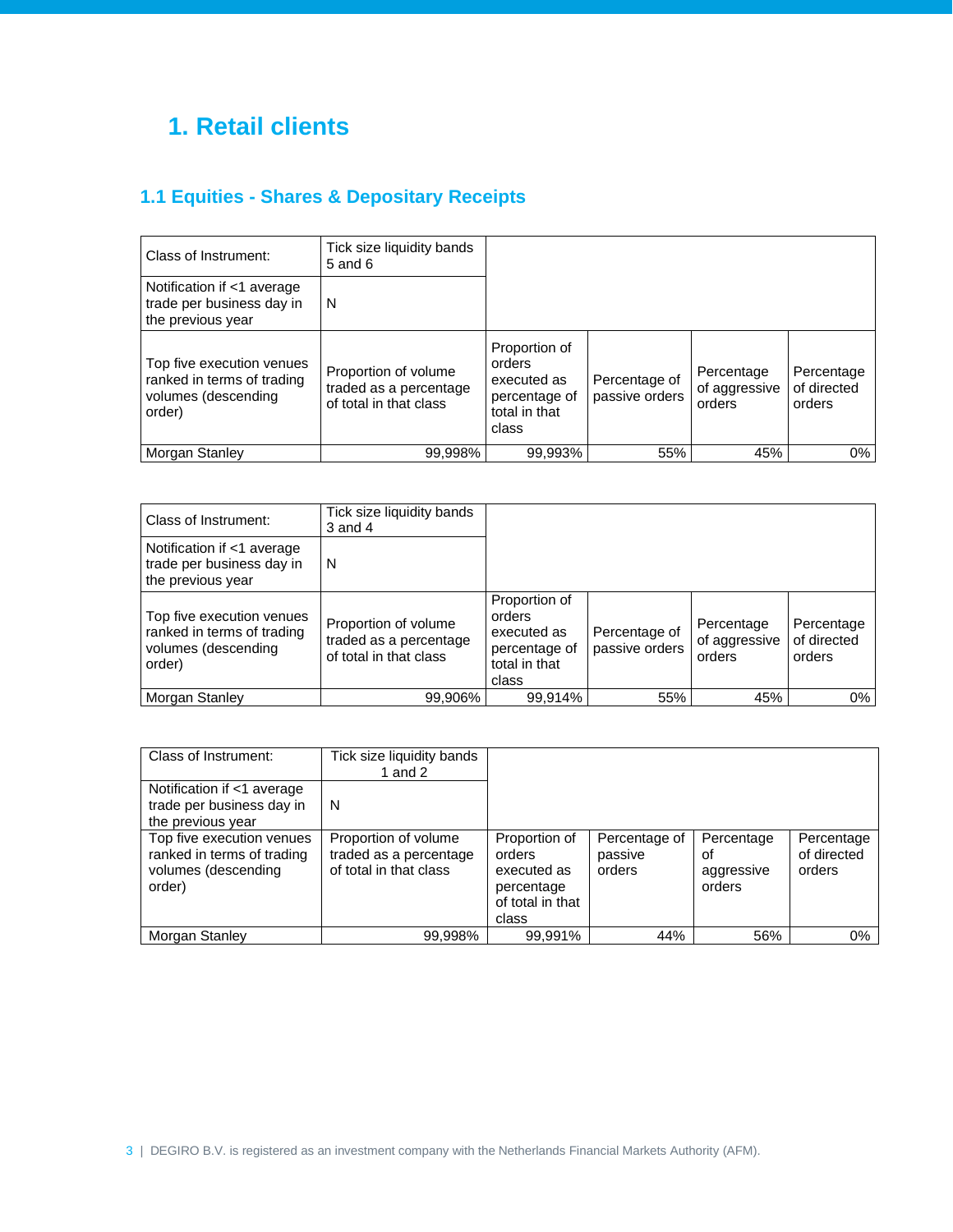### <span id="page-3-0"></span>**1.2 Debt Intruments**

| Class of Instrument:                                                                     | Debt instruments                                                         |                                                                                   |                                 |                                       |                                     |
|------------------------------------------------------------------------------------------|--------------------------------------------------------------------------|-----------------------------------------------------------------------------------|---------------------------------|---------------------------------------|-------------------------------------|
| Notification if <1 average<br>trade per business day in<br>the previous year             |                                                                          |                                                                                   |                                 |                                       |                                     |
| Top five execution venues<br>ranked in terms of trading<br>volumes (descending<br>order) | Proportion of volume<br>traded as a percentage<br>of total in that class | Proportion of<br>orders<br>executed as<br>percentage of<br>total in that<br>class | Percentage of<br>passive orders | Percentage<br>of aggressive<br>orders | Percentage<br>of directed<br>orders |
| OHV                                                                                      | 100.00%                                                                  | 100.00%                                                                           | 100%                            | 0%                                    | 0%                                  |

### <span id="page-3-1"></span>**1.3 Interest Rate Derivatives**

| Class of Instrument:                                                                     | Interest rates derivatives                                               |                                                                                   |                                 |                                       |                                     |
|------------------------------------------------------------------------------------------|--------------------------------------------------------------------------|-----------------------------------------------------------------------------------|---------------------------------|---------------------------------------|-------------------------------------|
| Notification if <1 average<br>trade per business day in<br>the previous year             |                                                                          |                                                                                   |                                 |                                       |                                     |
| Top five execution venues<br>ranked in terms of trading<br>volumes (descending<br>order) | Proportion of volume<br>traded as a percentage<br>of total in that class | Proportion of<br>orders<br>executed as<br>percentage of<br>total in that<br>class | Percentage of<br>passive orders | Percentage<br>of aggressive<br>orders | Percentage<br>of directed<br>orders |
|                                                                                          |                                                                          |                                                                                   |                                 |                                       |                                     |

### <span id="page-3-2"></span>**1.4 Credit Rate Derivatives**

<span id="page-3-3"></span>

| Class of Instrument:                                                                     | Credit rates derivatives                                                 |                                                                                   |                                 |                                       |                                     |
|------------------------------------------------------------------------------------------|--------------------------------------------------------------------------|-----------------------------------------------------------------------------------|---------------------------------|---------------------------------------|-------------------------------------|
| Notification if <1 average<br>trade per business day in<br>the previous year             | Υ                                                                        |                                                                                   |                                 |                                       |                                     |
| Top five execution venues<br>ranked in terms of trading<br>volumes (descending<br>order) | Proportion of volume<br>traded as a percentage<br>of total in that class | Proportion of<br>orders<br>executed as<br>percentage of<br>total in that<br>class | Percentage of<br>passive orders | Percentage<br>of aggressive<br>orders | Percentage<br>of directed<br>orders |
|                                                                                          |                                                                          |                                                                                   |                                 |                                       |                                     |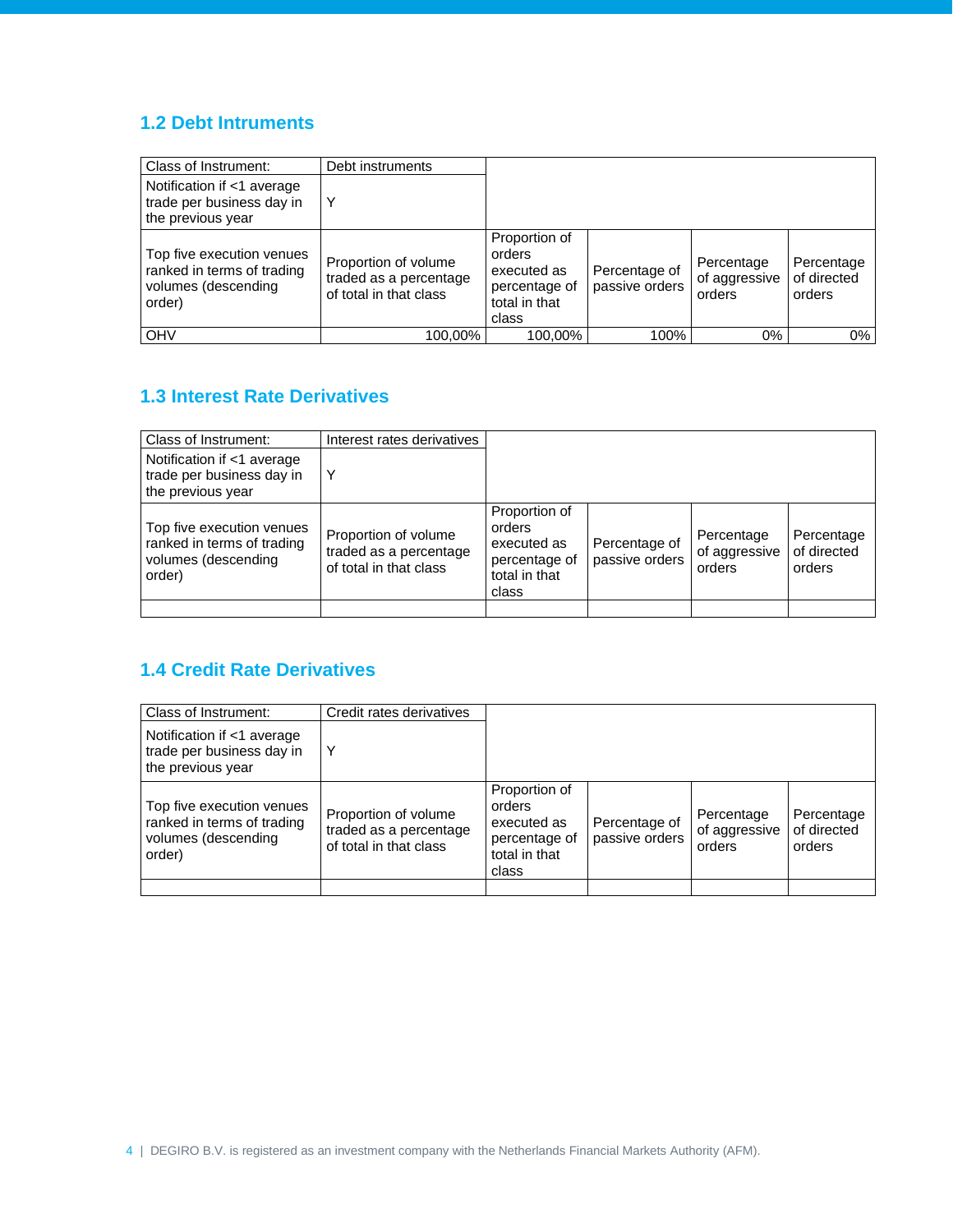### **1.5 Currency Derivatives**

| Class of Instrument:                                                                     | Currency derivatives                                                     |                                                                                   |                                 |                                       |                                     |
|------------------------------------------------------------------------------------------|--------------------------------------------------------------------------|-----------------------------------------------------------------------------------|---------------------------------|---------------------------------------|-------------------------------------|
| Notification if <1 average<br>trade per business day in<br>the previous year             | Υ                                                                        |                                                                                   |                                 |                                       |                                     |
| Top five execution venues<br>ranked in terms of trading<br>volumes (descending<br>order) | Proportion of volume<br>traded as a percentage<br>of total in that class | Proportion of<br>orders<br>executed as<br>percentage of<br>total in that<br>class | Percentage of<br>passive orders | Percentage<br>of aggressive<br>orders | Percentage<br>of directed<br>orders |
|                                                                                          |                                                                          |                                                                                   |                                 |                                       |                                     |

### <span id="page-4-0"></span>**1.6 Structured Finance Instruments**

| Class of Instrument:                                                                     | Structured finance<br>instruments                                        |                                                                                   |                                 |                                       |                                     |
|------------------------------------------------------------------------------------------|--------------------------------------------------------------------------|-----------------------------------------------------------------------------------|---------------------------------|---------------------------------------|-------------------------------------|
| Notification if <1 average<br>trade per business day in<br>the previous year             | N                                                                        |                                                                                   |                                 |                                       |                                     |
| Top five execution venues<br>ranked in terms of trading<br>volumes (descending<br>order) | Proportion of volume<br>traded as a percentage<br>of total in that class | Proportion of<br>orders<br>executed as<br>percentage of<br>total in that<br>class | Percentage of<br>passive orders | Percentage<br>of aggressive<br>orders | Percentage<br>of directed<br>orders |
| <b>CITI</b>                                                                              | 100,00%                                                                  | 100.00%                                                                           | 50%                             | 50%                                   | 0%                                  |

# <span id="page-4-1"></span>**1.7 Equity Derivatives**

<span id="page-4-2"></span>

| Class of Instrument:                                                                  | <b>Equity Derivatives</b>                                                   |                                                                                   |                                 |                                       |                                     |
|---------------------------------------------------------------------------------------|-----------------------------------------------------------------------------|-----------------------------------------------------------------------------------|---------------------------------|---------------------------------------|-------------------------------------|
| Notification if <1 average<br>trade per business day in the<br>previous year          | N                                                                           |                                                                                   |                                 |                                       |                                     |
| Top five execution venues<br>ranked in terms of trading<br>volumes (descending order) | Proportion of volume<br>traded as a<br>percentage of total in<br>that class | Proportion of<br>orders<br>executed as<br>percentage of<br>total in that<br>class | Percentage of<br>passive orders | Percentage<br>of aggressive<br>orders | Percentage<br>of directed<br>orders |
| Societe Generale                                                                      | 84,55%                                                                      | 13,51%                                                                            | 82%                             | 18%                                   | 0%                                  |
| Morgan Stanley                                                                        | 15.41%                                                                      | 85,87%                                                                            | 91%                             | 9%                                    | 0%                                  |
| ABN Amro Clearing Bank                                                                | 0.04%                                                                       | 0.62%                                                                             | 81%                             | 19%                                   | 0%                                  |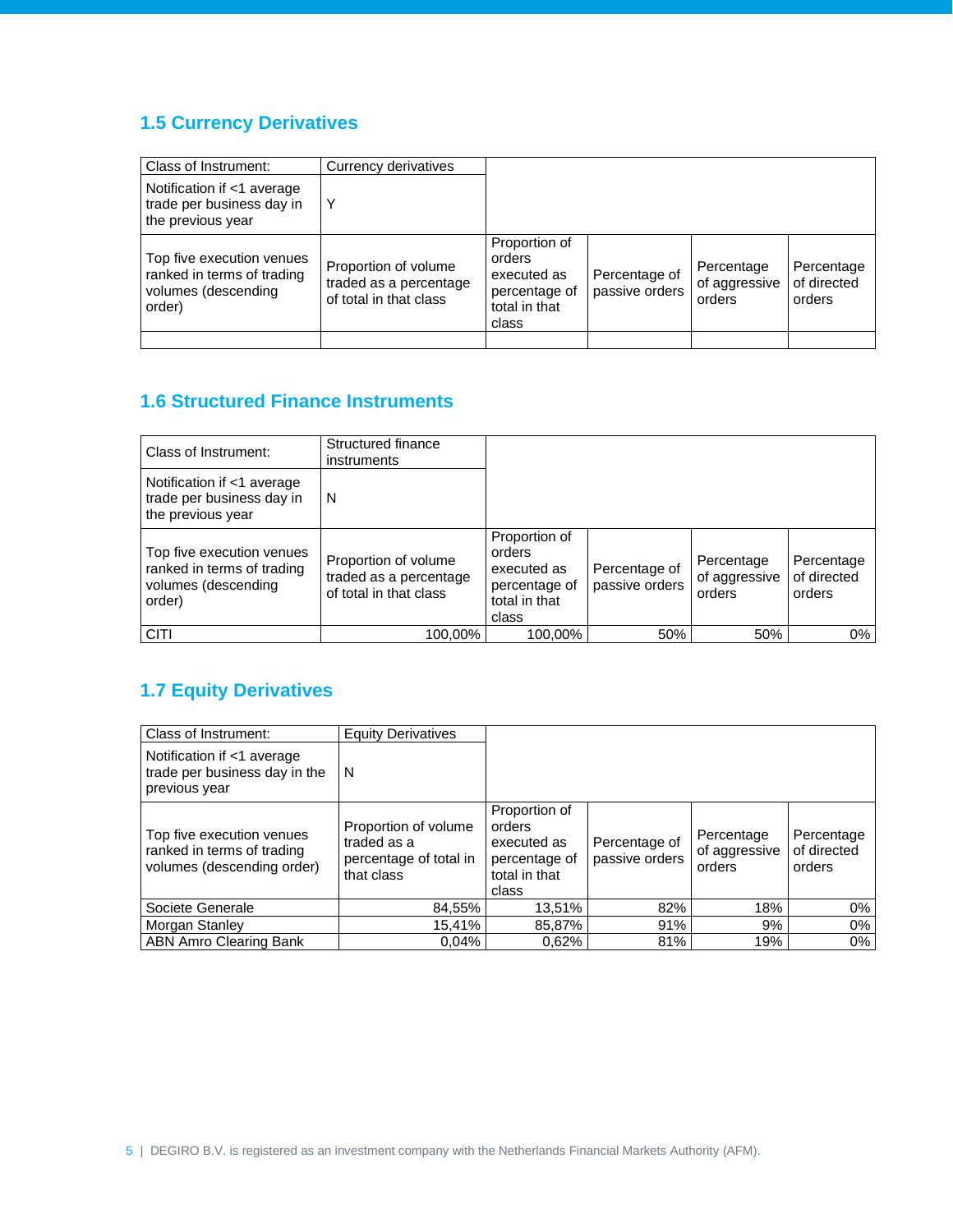### **1.8 Securitized Derivatives**

| Class of Instrument:                                                                     | <b>Securitized Derivatives</b>                                           |                                                                                   |                                 |                                       |                                     |
|------------------------------------------------------------------------------------------|--------------------------------------------------------------------------|-----------------------------------------------------------------------------------|---------------------------------|---------------------------------------|-------------------------------------|
| Notification if <1 average<br>trade per business day in<br>the previous year             | N                                                                        |                                                                                   |                                 |                                       |                                     |
| Top five execution venues<br>ranked in terms of trading<br>volumes (descending<br>order) | Proportion of volume<br>traded as a percentage<br>of total in that class | Proportion of<br>orders<br>executed as<br>percentage of<br>total in that<br>class | Percentage of<br>passive orders | Percentage<br>of aggressive<br>orders | Percentage<br>of directed<br>orders |
| Morgan Stanley                                                                           | 100.00%                                                                  | 100.00%                                                                           | 50%                             | 50%                                   | 0%                                  |

### <span id="page-5-0"></span>**1.9 Commodities Derivatives and Emission Allowances Derivatives**

| Class of Instrument:                                                                     | Commodities<br>derivatives and<br>emission allowances<br>Derivatives     |                                                                                   |                                 |                                       |                                     |
|------------------------------------------------------------------------------------------|--------------------------------------------------------------------------|-----------------------------------------------------------------------------------|---------------------------------|---------------------------------------|-------------------------------------|
| Notification if <1 average<br>trade per business day in<br>the previous year             | Υ                                                                        |                                                                                   |                                 |                                       |                                     |
| Top five execution venues<br>ranked in terms of trading<br>volumes (descending<br>order) | Proportion of volume<br>traded as a percentage<br>of total in that class | Proportion of<br>orders<br>executed as<br>percentage of<br>total in that<br>class | Percentage of<br>passive orders | Percentage<br>of aggressive<br>orders | Percentage<br>of directed<br>orders |
|                                                                                          |                                                                          |                                                                                   |                                 |                                       |                                     |

#### <span id="page-5-1"></span>**1.10 Contracts for Difference**

| Class of Instrument:                                                                     | Contracts for<br>difference                                                 |                                                                             |                                    |                                       |                                     |
|------------------------------------------------------------------------------------------|-----------------------------------------------------------------------------|-----------------------------------------------------------------------------|------------------------------------|---------------------------------------|-------------------------------------|
| Notification if <1 average<br>trade per business day in<br>the previous year             | Υ                                                                           |                                                                             |                                    |                                       |                                     |
| Top five execution venues<br>ranked in terms of trading<br>volumes (descending<br>order) | Proportion of<br>volume traded as<br>a percentage of<br>total in that class | Proportion of<br>orders executed<br>as percentage of<br>total in that class | Percentage<br>of passive<br>orders | Percentage<br>of aggressive<br>orders | Percentage<br>of directed<br>orders |
|                                                                                          |                                                                             |                                                                             |                                    |                                       |                                     |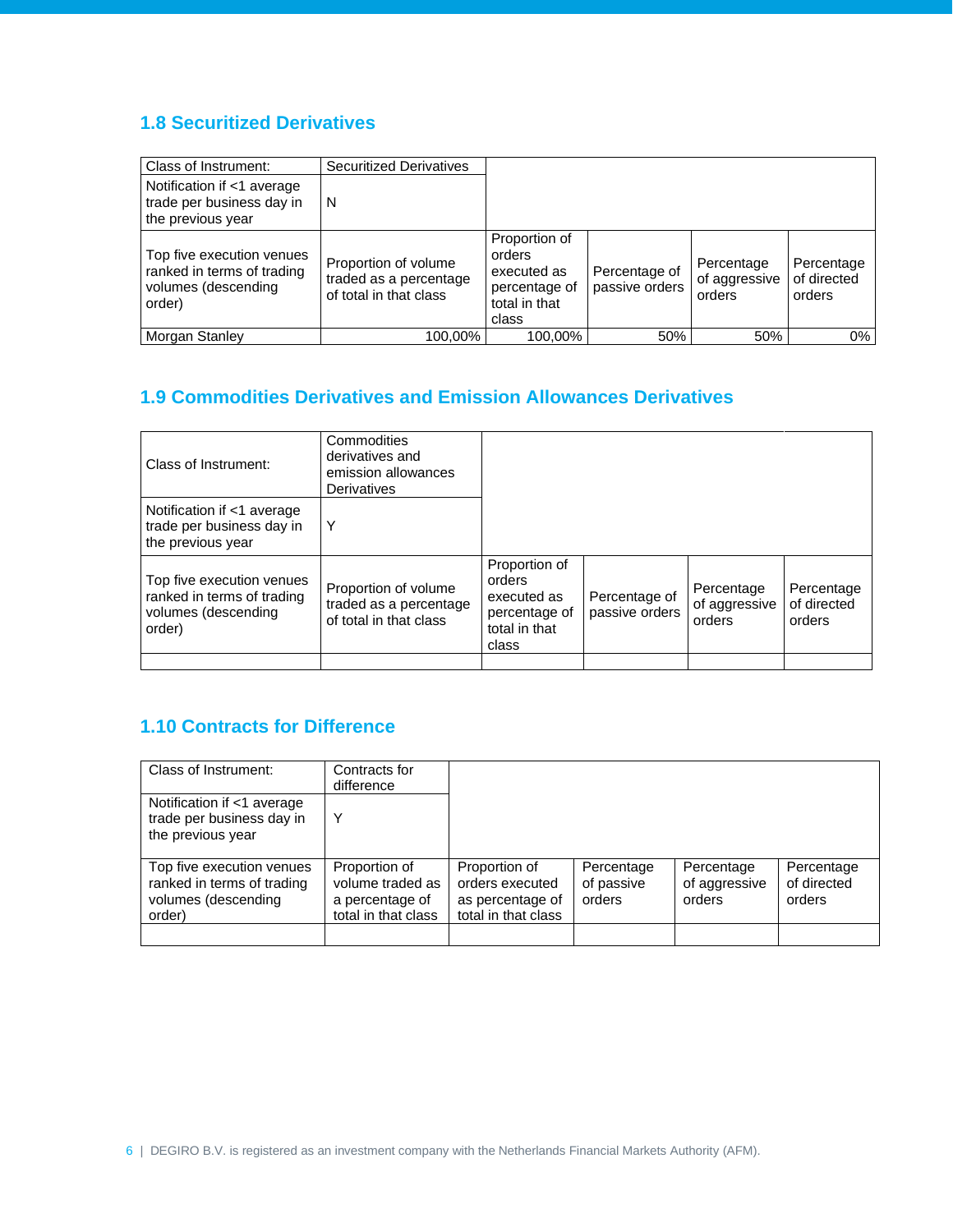# <span id="page-6-0"></span>**1.11 Exchange traded products (ETFs, ETNs and ETCs)**

| Class of Instrument:                                                                     | Exchange traded<br>products (ETFs, ETNs<br>and ETCs)                     |                                                                                   |                                 |                                       |                                     |
|------------------------------------------------------------------------------------------|--------------------------------------------------------------------------|-----------------------------------------------------------------------------------|---------------------------------|---------------------------------------|-------------------------------------|
| Notification if <1 average<br>trade per business day in<br>the previous year             | N                                                                        |                                                                                   |                                 |                                       |                                     |
| Top five execution venues<br>ranked in terms of trading<br>volumes (descending<br>order) | Proportion of volume<br>traded as a percentage<br>of total in that class | Proportion of<br>orders<br>executed as<br>percentage of<br>total in that<br>class | Percentage of<br>passive orders | Percentage<br>of aggressive<br>orders | Percentage<br>of directed<br>orders |
| Morgan Stanley                                                                           | 100.00%                                                                  | 100.00%                                                                           | 40%                             | 60%                                   | $0\%$                               |

# <span id="page-6-1"></span>**2. Professional clients**

### <span id="page-6-2"></span>**2.1 Equities - Shares & Depositary Receipts**

| Class of Instrument:                                                                     | Tick size liquidity bands<br>$5$ and $6$                                 |                                                                                   |                                 |                                       |                                     |
|------------------------------------------------------------------------------------------|--------------------------------------------------------------------------|-----------------------------------------------------------------------------------|---------------------------------|---------------------------------------|-------------------------------------|
| Notification if <1 average<br>trade per business day in<br>the previous year             | N                                                                        |                                                                                   |                                 |                                       |                                     |
| Top five execution venues<br>ranked in terms of trading<br>volumes (descending<br>order) | Proportion of volume<br>traded as a percentage<br>of total in that class | Proportion of<br>orders<br>executed as<br>percentage of<br>total in that<br>class | Percentage of<br>passive orders | Percentage<br>of aggressive<br>orders | Percentage<br>of directed<br>orders |
| Morgan Stanley                                                                           | 99,999%                                                                  | 99,368%                                                                           | 38%                             | 62%                                   | 0%                                  |

| Class of Instrument:                                                                     | Tick size liquidity bands<br>$3$ and $4$                                 |                                                                                   |                                 |                                       |                                     |
|------------------------------------------------------------------------------------------|--------------------------------------------------------------------------|-----------------------------------------------------------------------------------|---------------------------------|---------------------------------------|-------------------------------------|
| Notification if <1 average<br>trade per business day in<br>the previous year             | N                                                                        |                                                                                   |                                 |                                       |                                     |
| Top five execution venues<br>ranked in terms of trading<br>volumes (descending<br>order) | Proportion of volume<br>traded as a percentage<br>of total in that class | Proportion of<br>orders<br>executed as<br>percentage of<br>total in that<br>class | Percentage of<br>passive orders | Percentage<br>of aggressive<br>orders | Percentage<br>of directed<br>orders |
| Morgan Stanley                                                                           | 99.999%                                                                  | 97,635%                                                                           | 33%                             | 67%                                   | 0%                                  |

7 | DEGIRO B.V. is registered as an investment company with the Netherlands Financial Markets Authority (AFM).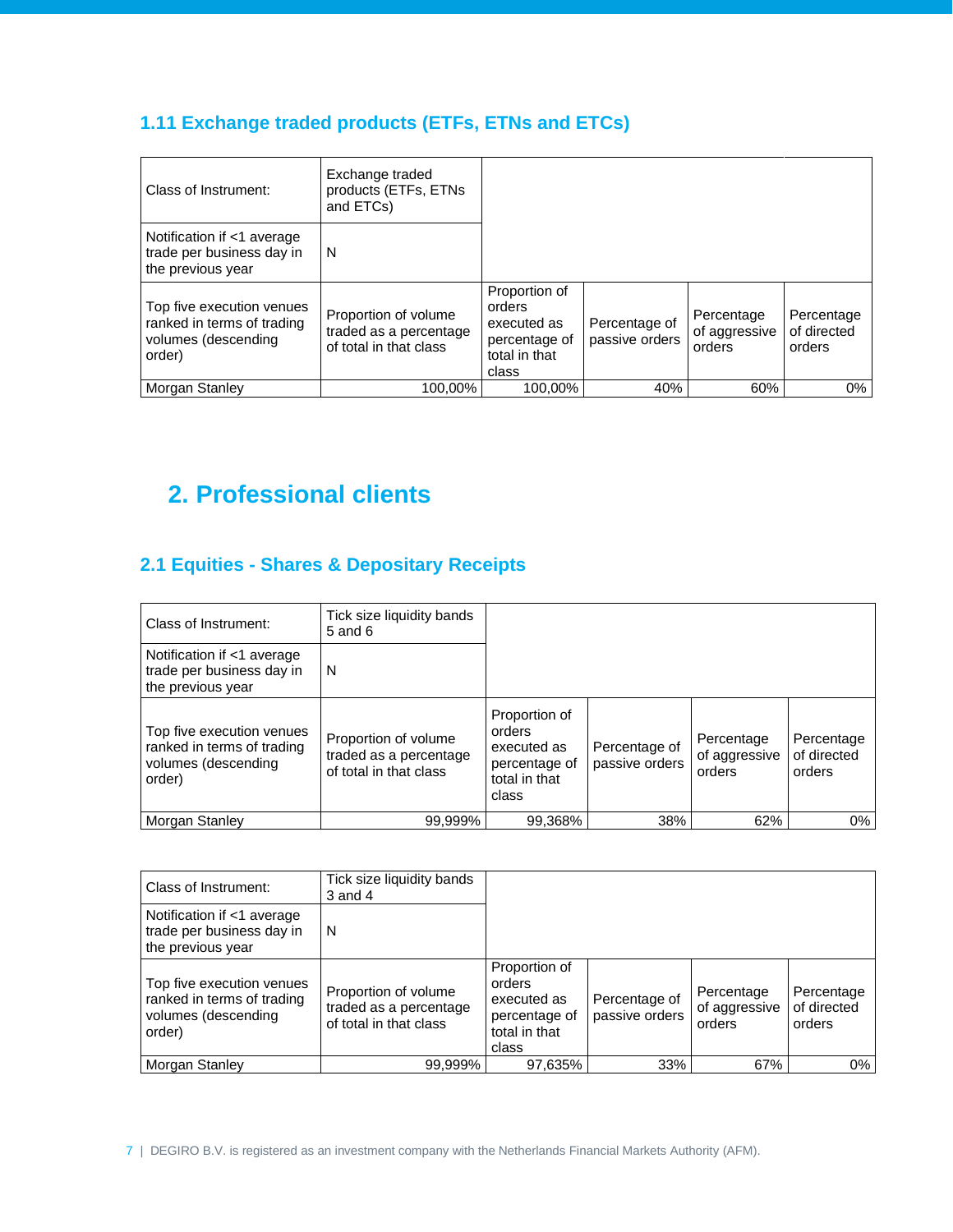| Class of Instrument:                                                                     | Tick size liquidity bands<br>1 and $2$                                   |                                                                                   |                                    |                                          |                                     |
|------------------------------------------------------------------------------------------|--------------------------------------------------------------------------|-----------------------------------------------------------------------------------|------------------------------------|------------------------------------------|-------------------------------------|
| Notification if <1 average<br>trade per business day in<br>the previous year             | N                                                                        |                                                                                   |                                    |                                          |                                     |
| Top five execution venues<br>ranked in terms of trading<br>volumes (descending<br>order) | Proportion of volume<br>traded as a percentage<br>of total in that class | Proportion of<br>orders<br>executed as<br>percentage<br>of total in that<br>class | Percentage of<br>passive<br>orders | Percentage<br>οf<br>aggressive<br>orders | Percentage<br>of directed<br>orders |
| Morgan Stanley                                                                           | 99,998%                                                                  | 86.792%                                                                           | 17%                                | 83%                                      | $0\%$                               |

#### <span id="page-7-0"></span>**2.2 Debt Intruments**

| Class of Instrument:                                                                     | Debt instruments                                                         |                                                                                   |                                 |                                       |                                     |
|------------------------------------------------------------------------------------------|--------------------------------------------------------------------------|-----------------------------------------------------------------------------------|---------------------------------|---------------------------------------|-------------------------------------|
| Notification if <1 average<br>trade per business day in<br>the previous year             | N                                                                        |                                                                                   |                                 |                                       |                                     |
| Top five execution venues<br>ranked in terms of trading<br>volumes (descending<br>order) | Proportion of volume<br>traded as a percentage<br>of total in that class | Proportion of<br>orders<br>executed as<br>percentage of<br>total in that<br>class | Percentage of<br>passive orders | Percentage<br>of aggressive<br>orders | Percentage<br>of directed<br>orders |
| OHV                                                                                      | 100.00%                                                                  |                                                                                   |                                 |                                       |                                     |

### <span id="page-7-1"></span>**2.3 Interest Rate Derivatives**

| Class of Instrument:                                                                     | Interest rates derivatives                                               |                                                                                   |                                 |                                       |                                     |
|------------------------------------------------------------------------------------------|--------------------------------------------------------------------------|-----------------------------------------------------------------------------------|---------------------------------|---------------------------------------|-------------------------------------|
| Notification if <1 average<br>trade per business day in<br>the previous year             | Y                                                                        |                                                                                   |                                 |                                       |                                     |
| Top five execution venues<br>ranked in terms of trading<br>volumes (descending<br>order) | Proportion of volume<br>traded as a percentage<br>of total in that class | Proportion of<br>orders<br>executed as<br>percentage of<br>total in that<br>class | Percentage of<br>passive orders | Percentage<br>of aggressive<br>orders | Percentage<br>of directed<br>orders |
|                                                                                          |                                                                          |                                                                                   |                                 |                                       |                                     |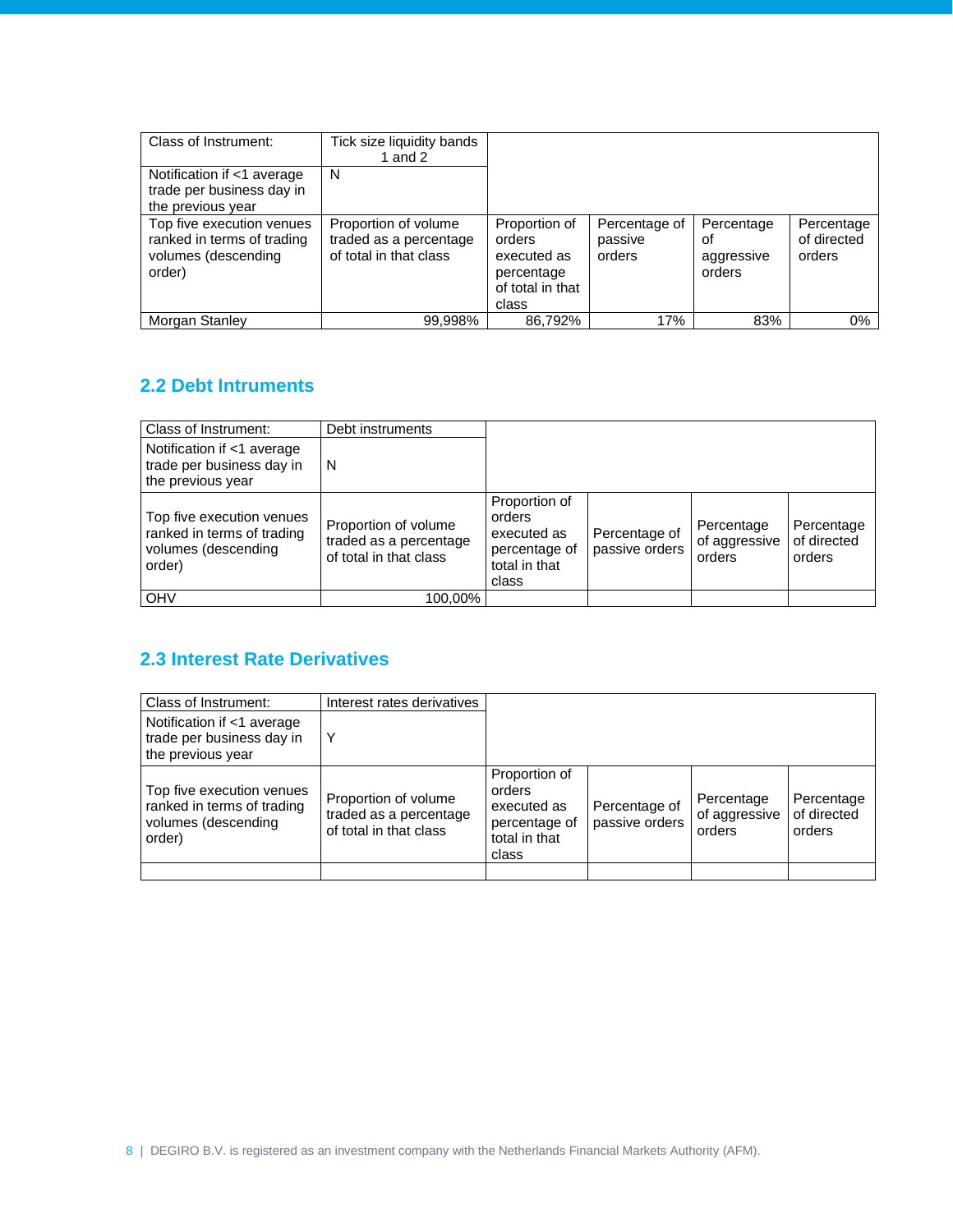### <span id="page-8-0"></span>**2.4 Credit Rate Derivatives**

| Class of Instrument:                                                                     | Credit rates derivatives                                                 |                                                                                   |                                 |                                       |                                     |
|------------------------------------------------------------------------------------------|--------------------------------------------------------------------------|-----------------------------------------------------------------------------------|---------------------------------|---------------------------------------|-------------------------------------|
| Notification if <1 average<br>trade per business day in<br>the previous year             | Υ                                                                        |                                                                                   |                                 |                                       |                                     |
| Top five execution venues<br>ranked in terms of trading<br>volumes (descending<br>order) | Proportion of volume<br>traded as a percentage<br>of total in that class | Proportion of<br>orders<br>executed as<br>percentage of<br>total in that<br>class | Percentage of<br>passive orders | Percentage<br>of aggressive<br>orders | Percentage<br>of directed<br>orders |
|                                                                                          |                                                                          |                                                                                   |                                 |                                       |                                     |

### <span id="page-8-1"></span>**2.5 Currency Derivatives**

| Class of Instrument:                                                                     | Currency derivatives                                                     |                                                                                   |                                 |                                       |                                     |
|------------------------------------------------------------------------------------------|--------------------------------------------------------------------------|-----------------------------------------------------------------------------------|---------------------------------|---------------------------------------|-------------------------------------|
| Notification if <1 average<br>trade per business day in<br>the previous year             | Υ                                                                        |                                                                                   |                                 |                                       |                                     |
| Top five execution venues<br>ranked in terms of trading<br>volumes (descending<br>order) | Proportion of volume<br>traded as a percentage<br>of total in that class | Proportion of<br>orders<br>executed as<br>percentage of<br>total in that<br>class | Percentage of<br>passive orders | Percentage<br>of aggressive<br>orders | Percentage<br>of directed<br>orders |
|                                                                                          |                                                                          |                                                                                   |                                 |                                       |                                     |

### <span id="page-8-2"></span>**2.6 Structured Finance Instruments**

| Class of Instrument:                                                                     | Structured finance<br>instruments                                        |                                                                                   |                                 |                                       |                                     |
|------------------------------------------------------------------------------------------|--------------------------------------------------------------------------|-----------------------------------------------------------------------------------|---------------------------------|---------------------------------------|-------------------------------------|
| Notification if <1 average<br>trade per business day in<br>the previous year             | N                                                                        |                                                                                   |                                 |                                       |                                     |
| Top five execution venues<br>ranked in terms of trading<br>volumes (descending<br>order) | Proportion of volume<br>traded as a percentage<br>of total in that class | Proportion of<br>orders<br>executed as<br>percentage of<br>total in that<br>class | Percentage of<br>passive orders | Percentage<br>of aggressive<br>orders | Percentage<br>of directed<br>orders |
| <b>CITI</b>                                                                              | 100.00%                                                                  | 100,00%                                                                           | 44%                             | 56%                                   | 0%                                  |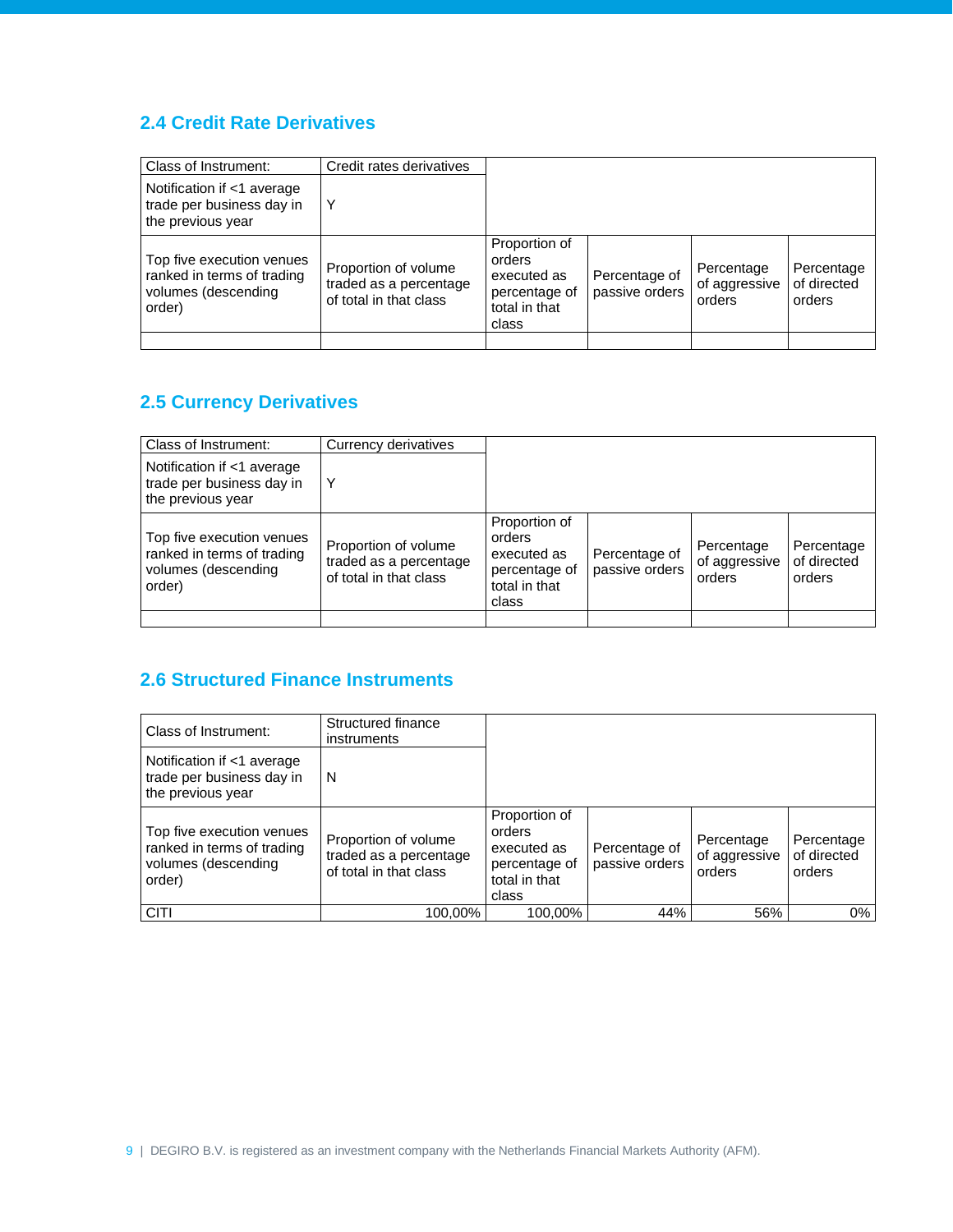# <span id="page-9-0"></span>**2.7 Equity Derivatives**

| Class of Instrument:                                                                  | <b>Equity Derivatives</b>                                                   |                                                                                   |                                 |                                       |                                     |
|---------------------------------------------------------------------------------------|-----------------------------------------------------------------------------|-----------------------------------------------------------------------------------|---------------------------------|---------------------------------------|-------------------------------------|
| Notification if <1 average<br>trade per business day in the<br>previous year          | N                                                                           |                                                                                   |                                 |                                       |                                     |
| Top five execution venues<br>ranked in terms of trading<br>volumes (descending order) | Proportion of volume<br>traded as a<br>percentage of total in<br>that class | Proportion of<br>orders<br>executed as<br>percentage of<br>total in that<br>class | Percentage of<br>passive orders | Percentage<br>of aggressive<br>orders | Percentage<br>of directed<br>orders |
| Morgan Stanley                                                                        | 100.00%                                                                     | 100,00%                                                                           | 30%                             | 70%                                   | 0%                                  |

### <span id="page-9-1"></span>**2.8 Securitized Derivatives**

| Class of Instrument:                                                                     | <b>Securitized Derivatives</b>                                           |                                                                                   |                                 |                                       |                                     |
|------------------------------------------------------------------------------------------|--------------------------------------------------------------------------|-----------------------------------------------------------------------------------|---------------------------------|---------------------------------------|-------------------------------------|
| Notification if <1 average<br>trade per business day in<br>the previous year             | N                                                                        |                                                                                   |                                 |                                       |                                     |
| Top five execution venues<br>ranked in terms of trading<br>volumes (descending<br>order) | Proportion of volume<br>traded as a percentage<br>of total in that class | Proportion of<br>orders<br>executed as<br>percentage of<br>total in that<br>class | Percentage of<br>passive orders | Percentage<br>of aggressive<br>orders | Percentage<br>of directed<br>orders |
| Morgan Stanley                                                                           | 100,00%                                                                  | 100,00%                                                                           | 0%                              | 100%                                  | 0%                                  |

### <span id="page-9-2"></span>**2.9 Commodities Derivatives and Emission Allowances Derivatives**

<span id="page-9-3"></span>

| Derivatives                                                              |                                                                                   |                                 |                                       |                                     |
|--------------------------------------------------------------------------|-----------------------------------------------------------------------------------|---------------------------------|---------------------------------------|-------------------------------------|
| Υ                                                                        |                                                                                   |                                 |                                       |                                     |
| Proportion of volume<br>traded as a percentage<br>of total in that class | Proportion of<br>orders<br>executed as<br>percentage of<br>total in that<br>class | Percentage of<br>passive orders | Percentage<br>of aggressive<br>orders | Percentage<br>of directed<br>orders |
|                                                                          |                                                                                   |                                 |                                       |                                     |